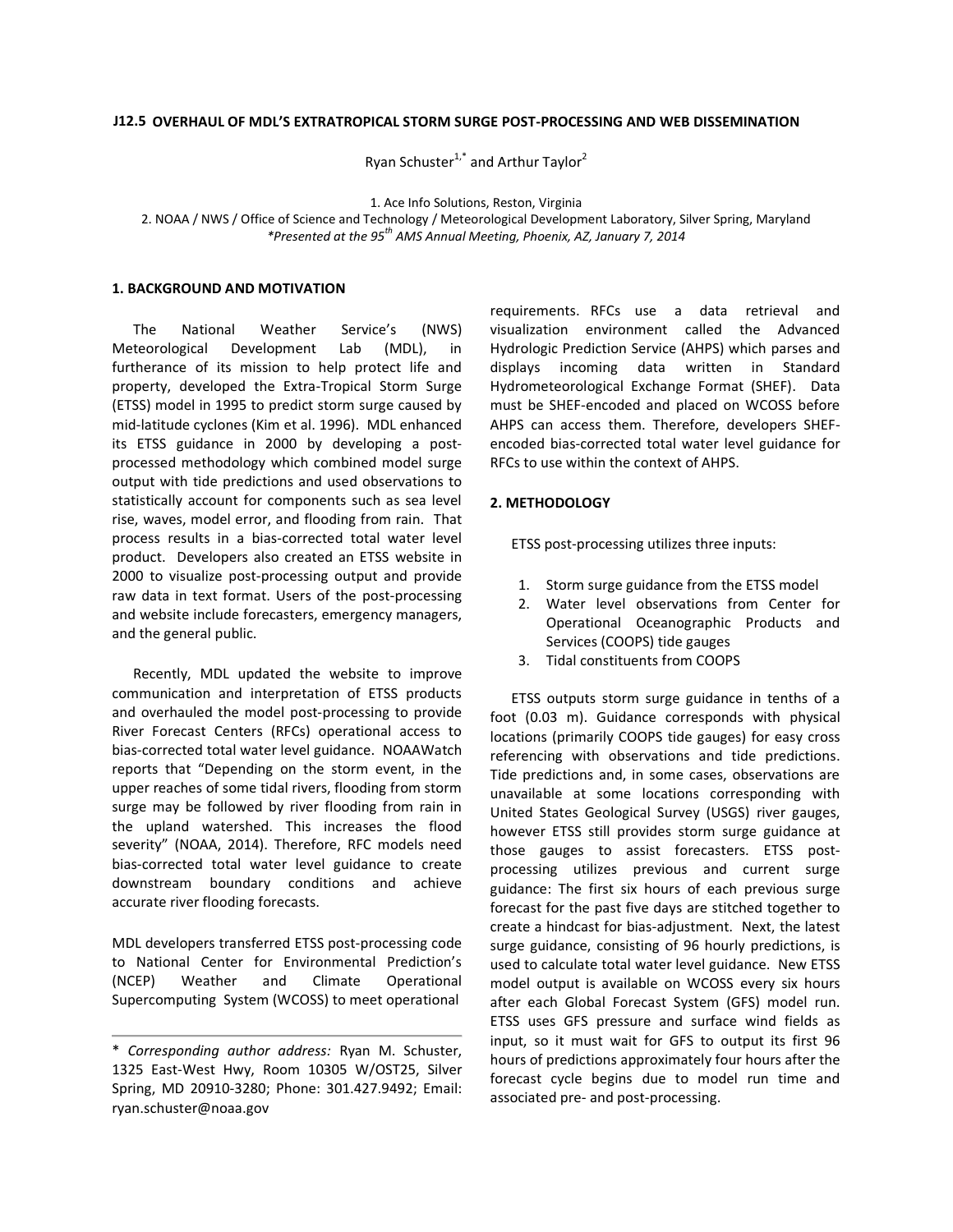# Model Forecast Time (e.g. 00Z, 06Z, etc)

 $OBS(t) - (TIDE(t) + SURGE(t)) = ANOM(t)$  TIDE(t) + SURGE(t) + AVG ANOM = TWL(t)

5-day hindcast; t=now-5d,now 96-hour forecast; t=now,now+96h

# t=now; linearly interpolate between ANOM(t) to AVG ANOM(t+12h)

**Fig. 1.** Total Water Level Forecast Timeline: The surge + tide forecast is adjusted by adding a linear interpolation, for the first 12-h, of the current anomaly and 5-d average anomaly and then just the 5-d average anomaly after that.

COOPS measures water level observations in sixminute intervals, SHEF-encodes them, and transmits them to WCOSS (Todd Ehret 2014, personal communication). Once on WCOSS, the observations are re-encoded in Binary Universal Format for the Representation of meteorological data (BUFR) and placed in date-based data storage directories (a.k.a. "data tanks"). Developers customized NCEP's BUFRLib v10.2.3 (NCEP 2013), a collection of C and FORTRAN routines for parsing BUFR files, to search specifically for water level observations and ignore all other metadata apart from observation location and time. That customization allows for faster retrieval and more specific results.

New ETSS post-processing calculates tides using COOPS tidal constituents and outputs them in sixminute intervals, as opposed to the original method's hourly intervals. The higher resolution data matches COOPS observation times and may allow for higher resolution total water level guidance in future implementations.

COOPS calculates tidal constituents from its longterm observation records. Each set of constituents represents diurnal and semi-diurnal tide components, which COOPS combines with yearly tide constants in the following equation (Schureman 1958):

$$
h(t) = H_o + \sum_{i=1}^{37} f_i H_i \cos[(V_o + U)_i - K_i + a_i t]
$$
 (1)

where *h(t)* is the predicted height relative to datum at time *t*, *H<sup>o</sup>* is mean height of water at datum, *f<sup>i</sup>* is the yearly nodal constant, *H<sup>i</sup>* is constituent amplitude, *(Vo+U)<sup>i</sup>* is the yearly equilibrium argument constant, *K<sup>i</sup>* is constituent phase, and *a<sup>i</sup>* is constituent angular speed.  $(V_o+U)_i$  and  $f_i$  change yearly but are the same

for all sets of tide constituents;  $a_i$  is the same for all constituent sets every year.

COOPS lacks long term water level records in some locations, so tidal constituents are not available everywhere. For instance, the Alaskan Bering Sea coast - which is at high risk from extra-tropical surge – has a shortage of tide gauges and, by extension, updated constituents. In such areas, ETSS postprocessing uses older constituents in lieu of acceptable replacements.

Additionally, ETSS post-processing does not calculate all tides by utilizing the method of Schureman (1958). Using observed height and time offsets between similar locations, tides can be calculated in places with no long-term observation record. Tides at these "subordinate" stations can reasonably be derived from those at nearby "reference" stations due to proximity and similar bathymetry (COOPS 2013). COOPS provides adjustments for high and low tide at subordinate stations in Table 3 of its tide tables, however users are responsible for calculating values in between. MDL developers adapted an interpolation algorithm developed by Jean-Pierre Lapointe of Collège Notre-Dame du Sacré-Cœur in Montreal, Canada and used within the XTide software program (FlaterCo 1996) to calculate subordinate tides for this particular project.

ETSS post-processing adds tide and surge at hourly intervals and compares them to water level observations to derive a five-day anomaly hindcast (Fig. 1). Once the system derives the anomalies, it averages them and combines them with tide and surge to create a corrected total water level prediction for the next 96 hours. This average anomaly, or biasadjustment, accounts for phenomena not included in the model such as wave action, sea level rise, and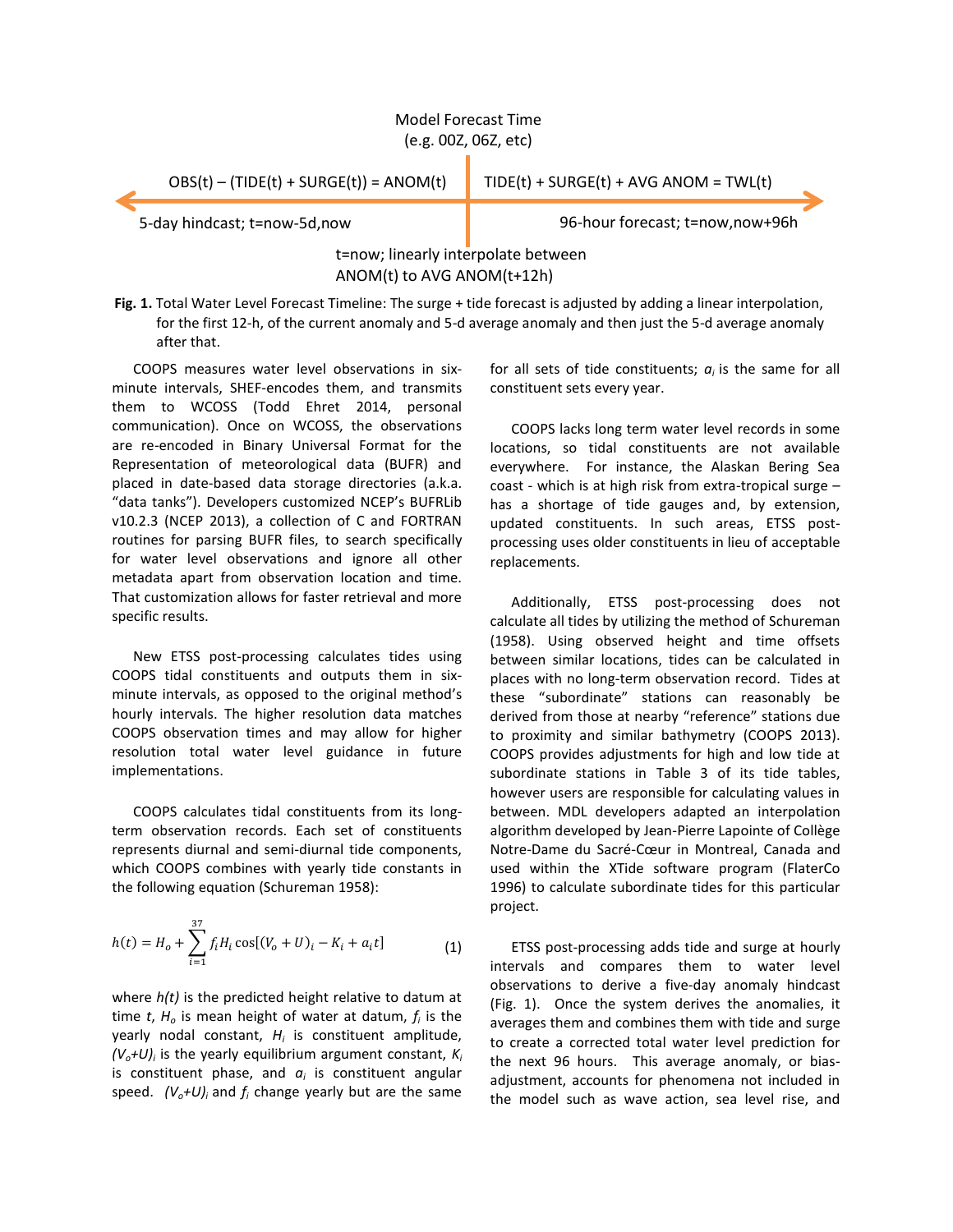flooding from rain upriver. To avoid discontinuities, the system linearly interpolates the adjustment for the first 12 hours from the current anomaly to the five-day average anomaly. MDL previously explored various hindcast durations (3, 5, 7 and 30 days) with little statistical difference between choices, however more study is needed (Rios-Berrios 2010).

#### **2.1** *WCOSS Load Sharing Facility*

MDL moved ETSS post-processing, originally completed on a local machine with one CPU, to WCOSS to meet standards for operationalization, allowing output data to be distributed nationally. Thousands of computational scripts run on WCOSS every day, a process which requires prioritization of jobs and distribution of computational load. WCOSS's Load

Sharing Facility (LSF) accomplishes that and allows users to select the amount of memory and run time needed for a script, among other options. The system also creates efficient workflow by allowing some jobs to wait on others to finish. ETSS post-processing now utilizes LSF to parse several days' worth of BUFR data in parallel and to kick off jobs at the right time. WCOSS's CPUs are integral in processing data quickly, allowing for a run time of approximately eight minutes. Additionally, WCOSS provides NOAA-wide data dissemination, organization, security, and reliability. If the production machine fails, a backup machine is waiting to take its place. Staff are tasked with implementing and maintaining operational products. Strict protocols ensure no access to unauthorized users harboring nefarious intentions.



**Fig. 2.** Example of ETSS post-processed SHEF-encoded total water level guidance on AHPS.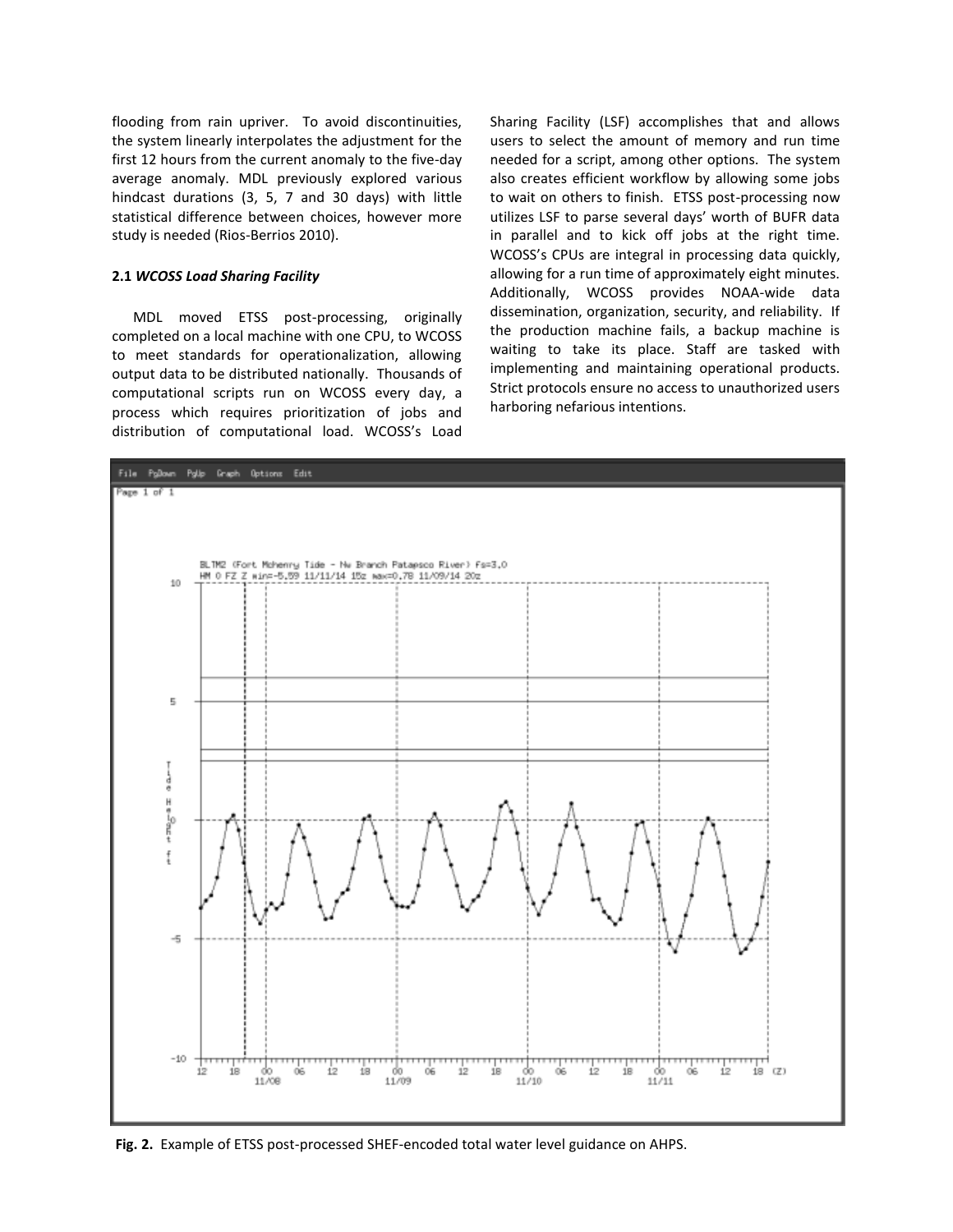| ****0000021076****CBOFS KWBC 061842                                                              |
|--------------------------------------------------------------------------------------------------|
| <b>TIDNT</b>                                                                                     |
| :SHEF ENCODED 30 MINUTE WATER LEVEL FORECAST GUIDANCE                                            |
| :WATER LEVEL VALUES REFERENCED TO MLLW IN FEET (HMIFZ)                                           |
| :TIME ZONE IS UTC                                                                                |
| :WATER LEVEL FORECAST GUIDANCE IS FOR TOTAL WATER LEVELS                                         |
| :PROVIDED BY DOC/NOAA/NOS/CO-OPS                                                                 |
| :corms@noaa.gov 301-713-2540                                                                     |
| E SWPV2 20120906 Z DH1200/HMIFZ/DIN30/ 0.427 / 0.887 / 1.122 / 1.435 / 1.646 / 1.865             |
| .E1 2.065/ 2.219 / 2.446 / 2.589 / 2.676 / 2.767 / 2.665 / 2.500 / 2.322 / 2.156 / 1.939 / 1.764 |
| .E2 1.602/ 1.407/ 1.251/ 1.057/ 0.925/ 0.789/ 0.781/ 0.880/ 1.045/ 1.230/ 1.414/ 1.616           |
| .63 1.820/ 2.007 / 2.182 / 2.363 / 2.453 / 2.538 / 2.498 / 2.405 / 2.288 / 2.128 / 1.994 / 1.820 |
| .631 / 1.385 / 1.184 / 1.027 / 0.931 / 0.897 / 0.943 / 1.046 / 1.175 / 1.347 / 1.563 / 1.812     |
| .E5 2.087/ 2.375 / 2.632 / 2.855 / 3.002 / 3.111 / 3.150 / 3.104 / 3.001 / 2.853 / 2.699 / 2.524 |
| .E6 2.322/ 2.086 / 1.812 / 1.537 / 1.313 / 1.164 / 1.073 / 1.065 / 1.116 / 1.191 / 1.267 / 1.352 |
| .27 1.464/ 1.598 / 1.754 / 1.916 / 2.050 / 2.139 / 2.167 / 2.138 / 2.071 / 1.972 / 1.848 / 1.715 |
| .E8 1.573/ 1.419 / 1.239 / 1.042 / 0.866 / 0.724 / 0.648                                         |

**Fig. 3.** Example of ETSS post-processed SHEF-encoded total water level guidance.

### **3. SHEF-ENCODED OUTPUT**

After ETSS post-processing calculates all five data types (surge, tides, observations, anomalies, and predictions), it uses them to create SHEF-encoded water level guidance for RFCs and specially formatted .csv files for the ETSS website. Each SHEF message represents an individual location, and post-processing sorts messages by geographical area into groups called SHEF bulletins. Each bulletin contains a unique World Meteorological Organization (WMO) header and Advanced Weather Interactive Processing System (AWIPS) ID for correct routing to forecast offices. Postprocessing places final output files on WCOSS where they can reach NOAA's Satellite Broadcast Network (SBN) and, eventually, AHPS, or users can download them via FTP.

 NWS designed SHEF and first documented it in 1983 (NWS 2012). The format's main feature is its readability: humans can easily identify the data being transmitted and machines can run software to decode and visualize messages (Fig. 2). Data type, interval time, observation time, and location are encoded in one header line, and data values follow. Standards and documentation exist detailing the many SHEF codes for data type and station identification. The format is flexible and allows for representation of new data categories. NWS systems such as AWIPS and AHPS rely on SHEF for real-time data transfer from a network of observational instrumentation across the world. For these reasons, MDL chose SHEF as the vehicle to

transfer bias-corrected total water level data to RFCs (Fig. 3).

#### **4. VISUALIZING THE DATA: ET-SURGE 2.0 WEBSITE**

 In addition to SHEF-encoded output, ETSS postprocessing now provides output .csv files containing all five data types (surge, tide, observations, anomalies, and total water levels) for the ET-Surge2.0 website: http://nws.weather.gov/mdlsurge/etsurge2.0/. The new ET-Surge website provides total water level guidance at more stations than the original site. Users can now select stations from a Google Map interface which allows them to scroll, zoom, and hover for more information. Two maps are available on ET-Surge2.0: the original status map with stations color coded by possible flood severity and a new maximum-values map where station colors represent the maximum level in feet (0.30 m) above mean higher high water in the next 96 hours (Fig. 4). On the maximum-values map, a number on each station tells how many hours will elapse before the maximum value occurs. Several features allow for further analysis, such as an archive page, bookmarking capability, and station search.

 Eventually developers will add an animated map of ETSS gridded products which will allow users to click and plot a surge forecast at any point on the output grid. A surge plus tide gridded water level field may be added as well. Unfortunately, a bias-corrected total water level grid will not materialize until a method is developed for providing gridded observational analysis.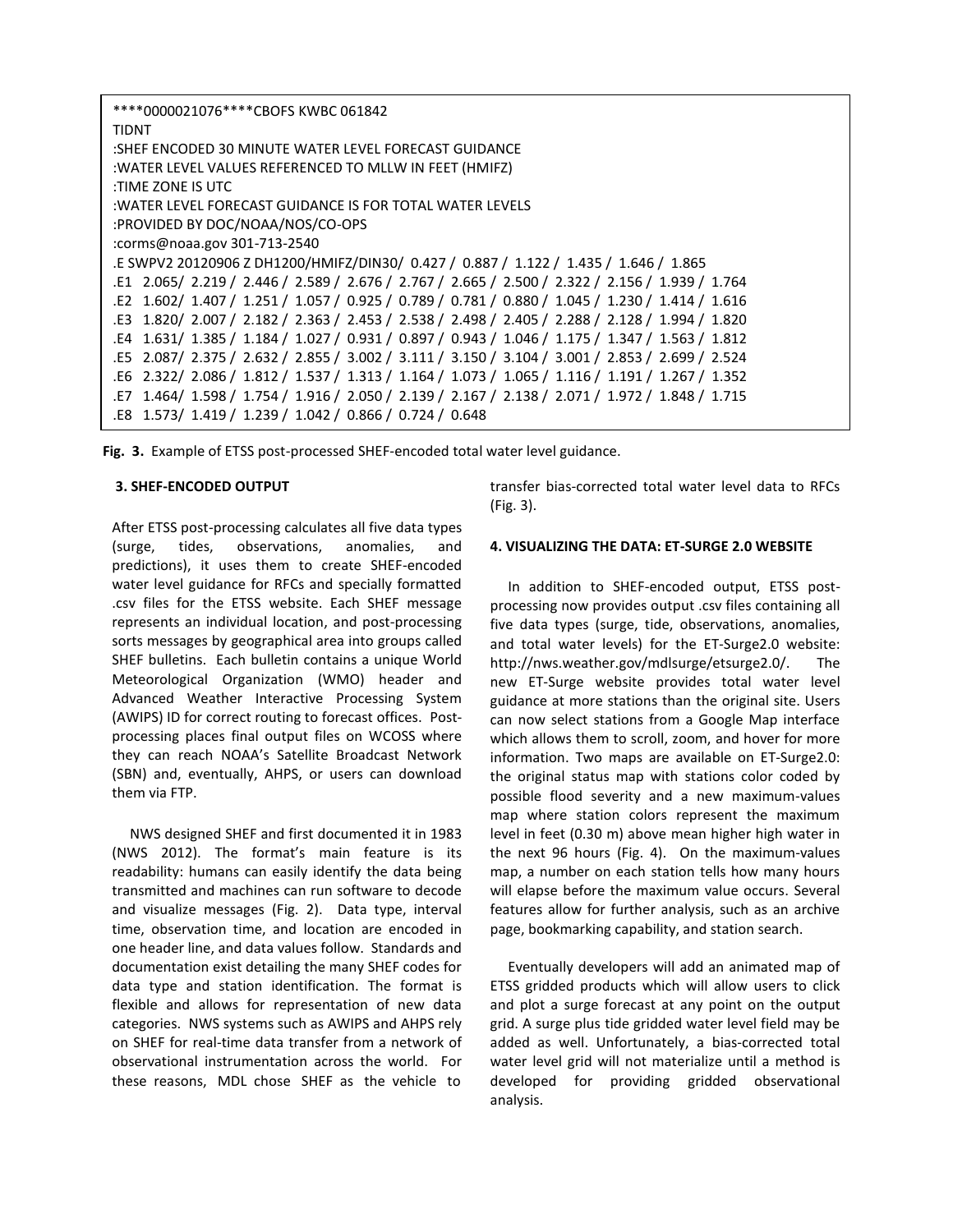

**Fig. 4.** ET-Surge2.0 website's flood status map (left) and "Max Values" map (right).

 Free, open source libraries, plugins, and APIs provided the support necessary for the ET-Surge2.0 website's functionality. D3.js, a visualization library, dynamically plots the data in a way that users can zoom, pan, change datum, and hover to see values at a point (Bostock 2011). Google Maps API promotes data discovery by facilitating exploration of stations and flood statuses in the same vicinity (Google 2005). JQuery UI, a user interface plugin, provides utilities to promote site navigation and user input (González and Zaefferer 2007).

 As internet usage and data literacy increase, more users will expect these tools in order to not just download model output but easily access it online. While data production is the aim of this particular project, the importance of dynamic web applications cannot be stressed enough. Open source tools are free and cut development time, boosting production while adding more features. They should be adopted whenever possible.

## **5. ACKNOWLEDGEMENTS**

This work is supported by National Oceanic and Atmospheric Administration (NOAA) Sandy Supplemental Funding. The authors would like to note the contributions and support of Huiqing Liu and Dana Strom. This overhaul was completed using many programming languages and computing systems, and the advice of these two individuals was helpful in navigating unfamiliar territory.

## **6. REFERENCES**

- Bostock, M., (2011). D3.js [Javascript library]. Available from http://d3js.org/.
- Center for Operational Oceanographic Products and Services, 2013: NOAA Tide Predictions Users Guide. [Available online at http://tidesand currents.noaa.gov/PageHelp.html.].
- FlaterCo, 1996: XTide Credits. [Available Online at http://www.flaterco.com/xtide/credits.html.].
- González, S., and Zaefferer, J., (2007). JQuery UI [Javascript Library]. Available from http://jqueryui. com/.
- Google Inc., (2005). Google Maps API [Open Source Software]. Available from https://developers. google.com/maps/.
- Kim, S. C., J. Chen, and W. A. Shaffer, 1996: An operational Forecast Model for Extratropical Storm Surges along the U.S. East Coast*. Preprints, Conference on Coastal Oceanic and Atmospheric Prediction,* Atlanta, Georgia, Amer. Meteor. Soc., 281-286.